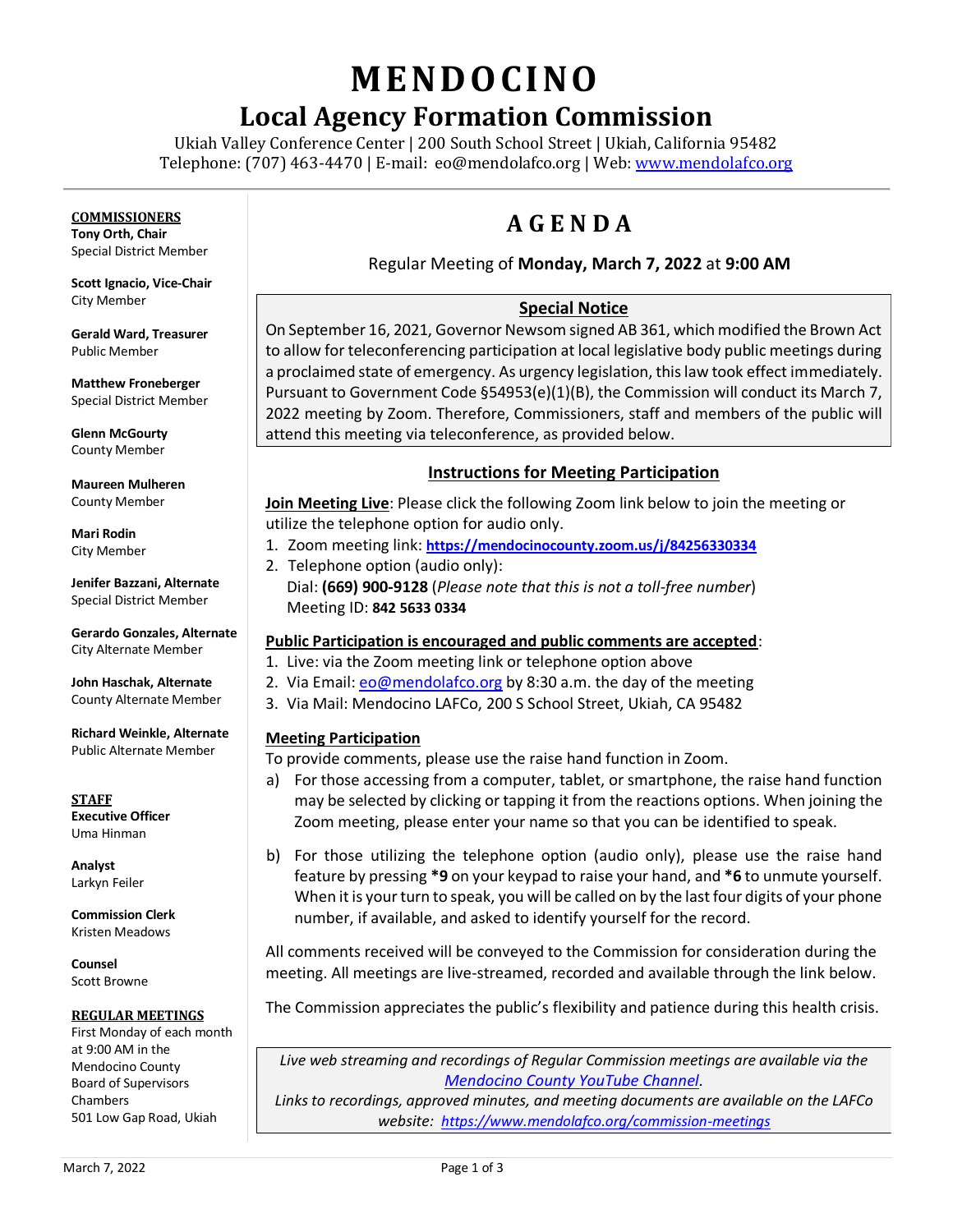# **1. CALL TO ORDER and ROLL CALL**

# **2. AB 361 REMOTE TELECONFERENCING ACTION**

Pursuant to AB 361, the Commission will consider the status of the ongoing emergency and facts related to health and safety of meeting attendees due to COVID-19 and consider Resolution No. 2021-22-10 making further findings related to holding this Commission meeting by teleconference pursuant to the provisions of Government Code Section 54953(e).

# **3. PUBLIC EXPRESSION**

The Commission welcomes participation in the LAFCo meeting. Any person may address the Commission on any subject within the jurisdiction of LAFCo which is not on the agenda. There is a three-minute limit and no action will be taken at this meeting. See public participation information above.

# **4. CONSENT CALENDAR**

The following consent items are expected to be routine and non-controversial, and will be acted on by the Commission in a single action without discussion, unless a request is made by a Commissioner or a member of the public for discussion or separate action.

#### **4a) February 7, 2022 Regular Meeting Summary**

**4b) February 2022 Claims & Financial Report**

**4c) Report out of February 7, 2022 Closed Session – Contract Staff Evaluation**

# **5. PUBLIC HEARING ITEMS**

**None**

# **7. MATTERS FOR DISCUSSION AND POSSIBLE ACTION**

# **7a) Proposed Revised Approach for the City of Ukiah and Ukiah Valley Sanitation District Studies**

The Commission will consider staff's proposal to shift the approach to development of the MSR/SOI Updates for the City of Ukiah and Ukiah Valley Sanitation District to in-house preparation by staff with agency support.

#### **7b) Ukiah Valley Sanitation District Sphere of Influence Review and Out-of-Agency Services Request**

The Commission will hear an informational report from staff on the Ukiah Valley Sanitation District's request for clarification on Sphere of Influence status and coordination efforts to address an out-of-agency services request.

# **7c) Proposed Amendment No. 2 to the Executive Officer Services Agreement**

The Commission will consider Amendment No. 2 to the Executive Officer Services Agreement adjusting Hinman & Associates Consulting, Inc.'s staff hourly rates.

#### **7d) Proposal to Establish Service Rates**

The Commission will consider the Executive Committee's recommendation to establish weighted service rates to be applied to services subject to the LAFCo Fee Schedule and that will recover a portion of administrative overhead and long-term planning costs.

#### **7e) Senate Bill 938**

The Commission will consider submitting a support letter for Hertzberg's Senate Bill 938.

# **6. WORKSHOP ITEMS**

# **6a) Preliminary Fiscal Year 2022-23 Budget and Work Program**

Commission workshop to consider the Preliminary Fiscal Year 2022-23 Budget and Work Program, directing staff to revise as necessary and notice a Proposed FY 2022-23 Budget and Work Program for a public hearing on April 4, 2022 or May 2, 2022.